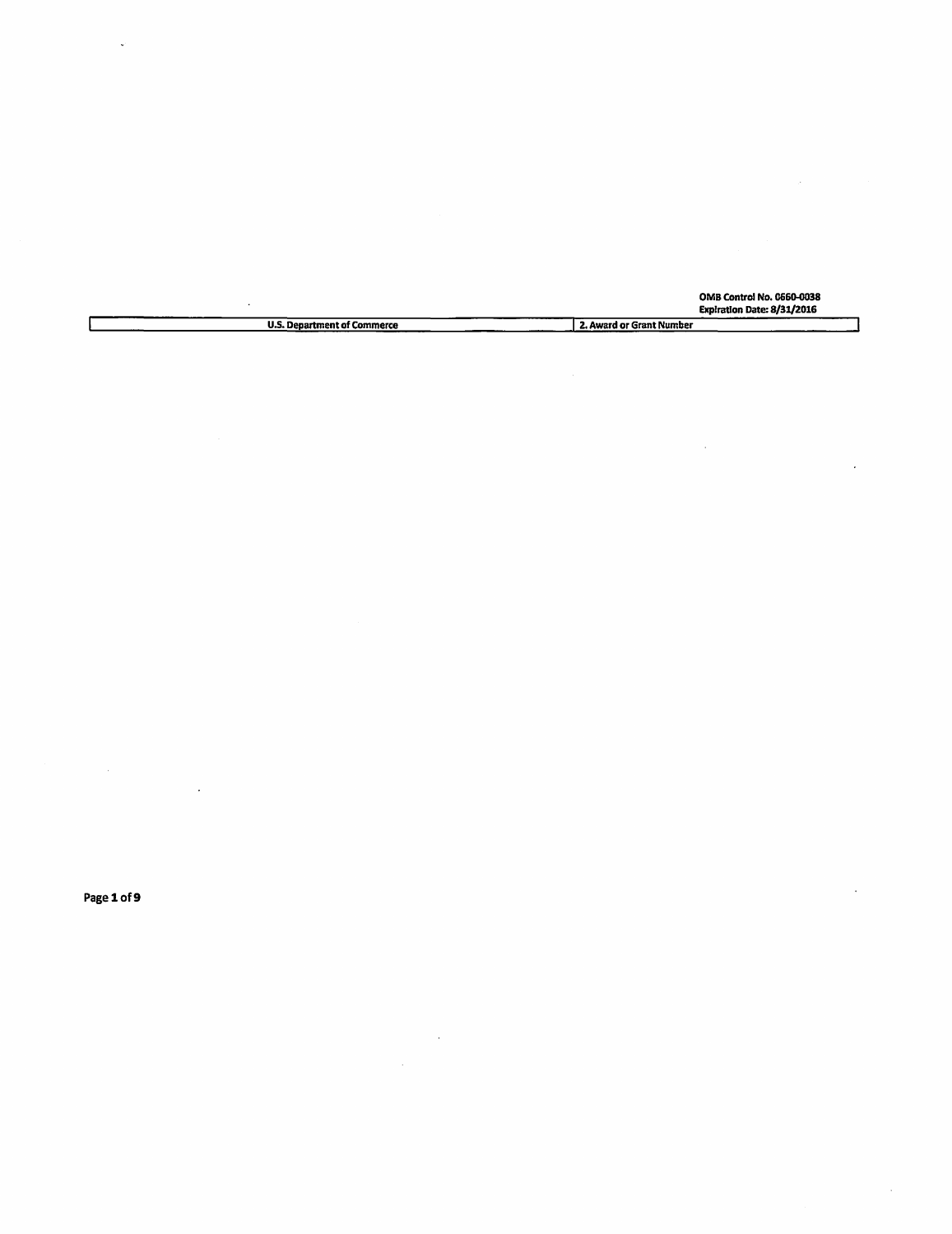|                                                              |                                                   |                                                                | 72-10-S13072                  |                                              |                     |                                  |
|--------------------------------------------------------------|---------------------------------------------------|----------------------------------------------------------------|-------------------------------|----------------------------------------------|---------------------|----------------------------------|
|                                                              |                                                   | Performance Progress Report                                    | 4. EIN                        |                                              |                     |                                  |
|                                                              |                                                   |                                                                | 660679060                     |                                              |                     |                                  |
|                                                              | 1. Recipient Name                                 |                                                                | 6. Report Date (MM/DD/YYYY)   |                                              |                     |                                  |
|                                                              | PUERTO RICO OFFICE FOR PUBLIC SAFETY AND SECURITY |                                                                |                               | January 30, 2015                             |                     |                                  |
|                                                              | 3. Street Address                                 |                                                                | 7. Reporting Period End Date: |                                              |                     |                                  |
| PO. BOX 194140                                               |                                                   |                                                                |                               | December 31, 2014                            |                     |                                  |
|                                                              | 5. City, State, Zip Code                          |                                                                |                               | 8. Final Report                              | 9. Report Frequency |                                  |
|                                                              |                                                   |                                                                |                               |                                              | D Yes               | X Quarterly                      |
|                                                              | SAN JUAN, PR 00919-4140                           |                                                                |                               |                                              | X No                |                                  |
|                                                              | 10a. Project/Grant Period                         | 10b. End Date: (08/31/2016)                                    |                               |                                              |                     |                                  |
|                                                              | Start Date: (09/01/2014)                          |                                                                |                               |                                              |                     |                                  |
|                                                              |                                                   | 11. List the individual projects in your approved Project Plan |                               |                                              |                     |                                  |
|                                                              | <b>Project Type (Capacity</b>                     | <b>Project Deliverable Quantity</b>                            | <b>Total Federal</b>          | <b>Total Federal Funding Amount expended</b> |                     | Percent of Total Federal Funding |
|                                                              | Building, SCIP Update,                            | (Number & Indicator                                            | <b>Funding Amount</b>         | at the end of this reporting period          |                     | Amount expended                  |
|                                                              | Outreach, Training etc.)                          | Description)                                                   |                               |                                              |                     |                                  |
|                                                              | <b>Stakeholder Meetings</b>                       | 166                                                            |                               |                                              |                     |                                  |
| $\overline{2}$                                               | <b>Broadband Conference</b>                       | $\Delta$                                                       |                               |                                              |                     |                                  |
| 3                                                            | <b>Staff Hires</b>                                |                                                                |                               |                                              |                     |                                  |
| 4                                                            | <b>Contract Executions</b>                        |                                                                |                               |                                              |                     |                                  |
| 5                                                            | <b>Governance Meetings</b>                        | $\overline{2}$                                                 |                               |                                              |                     |                                  |
| 6                                                            | <b>Education and Outreach</b>                     | 664 (Copy Material)                                            |                               |                                              |                     |                                  |
|                                                              | Materials                                         | 50 (PPT Slides)                                                |                               |                                              |                     |                                  |
|                                                              |                                                   | Twitter: 212 Followers                                         |                               |                                              |                     |                                  |
|                                                              |                                                   | Facebook: 103 Likes                                            |                               |                                              |                     |                                  |
| <b>Subrecipient Agreements</b><br>$\overline{7}$<br>Executed |                                                   |                                                                |                               |                                              |                     |                                  |
|                                                              |                                                   |                                                                |                               |                                              |                     |                                  |
| 8                                                            | <b>Phase II Activities</b>                        |                                                                |                               |                                              |                     |                                  |

Strategies you have employed; planned major activities for the next quarter; and any additional project milestones or information.

During this period we coordinated our Initial Consultation Meeting. This presentation allowed a great interaction of the Agencies and Municipalities, principal users with the new establishment Proponents prospects of our jurisdiction. The participation of 129 guests almost more than 85% against projections showed the interest and commitment as well as the need for the development of broadband network for our territory.

Page 2 of 9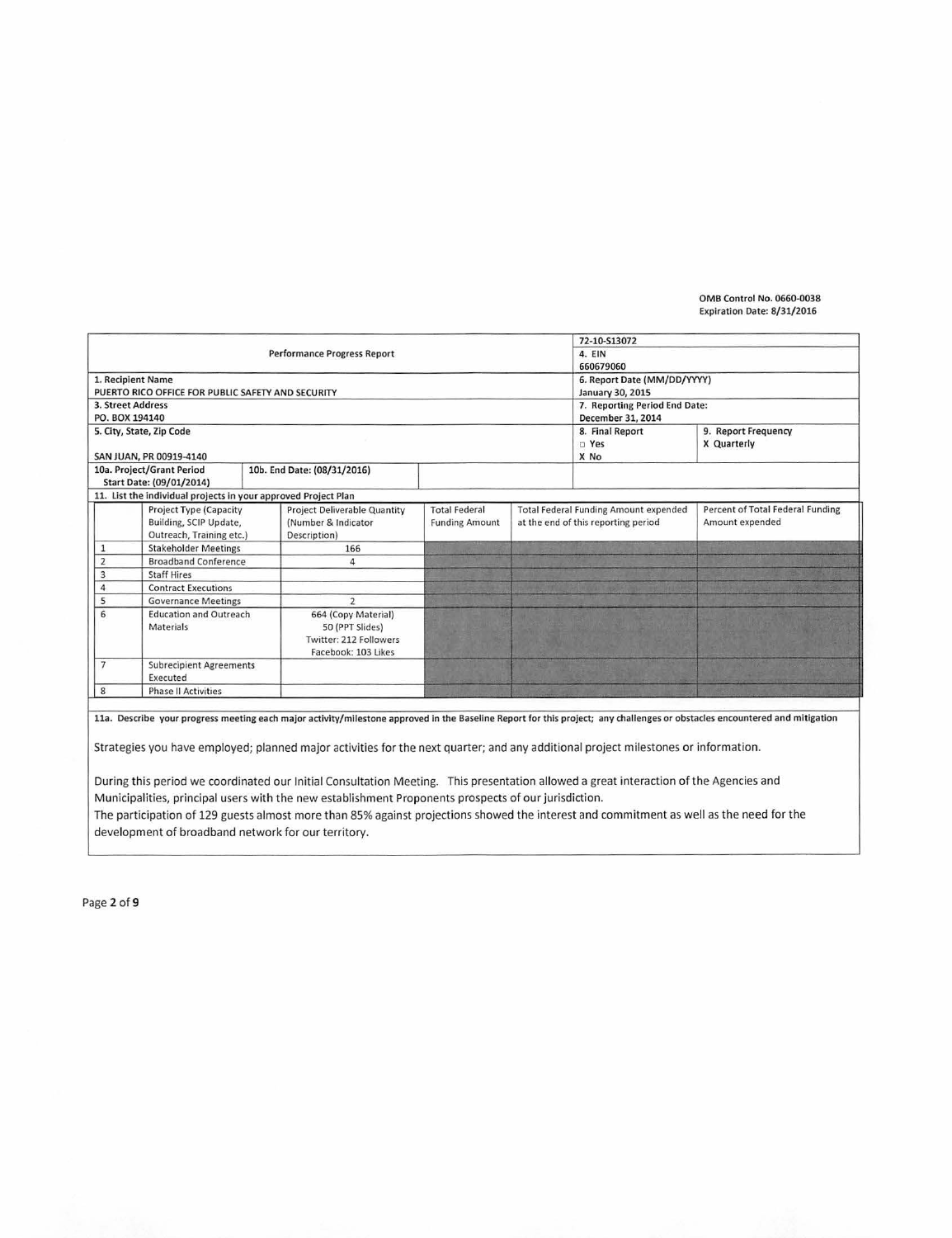11b. If the project team anticipates requesting any changes to the approved Baseline Report in the next quarter, describe those below. Note that any substantive changes to the Baseline Report must be approved by the Department of Commerce before Implementation.

11c. Provide any other information that would be useful to NTIA as it assesses this project's progress.

Our office will be hiring a consultant expert in Project Management to enhance this project according all the information FirstNet gave to us. We understand, some changes will be making to the original proposal for your evaluation and approval.

lld. Describe any success stories or best practices you have Identified. Please be as specific as possible.

# Information FirstNet to Legislature

#### October, 2014

Create the Folder with information about the FirstNet Project in Puerto Rico; narrative about the actions taken and actions to be taken is prepared. It was requested as part of a legislative measure on lnteroperability in Puerto Rico by the House of Representatives.

## Measure RC-0957

Title: To direct the Committee on Small and Medium Business, Trade, Industry and Telecommunications, the House of Representatives of the Commonwealth of Puerto Rico, conduct thorough research on the status of federal funds received for sophisticate, improve and interconnect telecommunications systems between public safety agencies, to address national emergencies or natural disasters; analyze the investment of those funds; and plans to complete an interoperable telecommunications system in Puerto Rico.

Author (s): Rep. Javier Aponte Dalmau

# Mobile Data Survey Tool (MOST)

### October 8, 2014

Electronic communication addressed to the Municipality that have designated members for the Sub-Committee Banda. The same is to assess and initiate the implementation of this questionnaire on the use of mobile data and applications in their respective areas of work. This message will be sent to 59 recipients. (Municipal: Emergency Management, Police Department, Medical Emergency, Fire Department)

### Date for Event Notification in Puerto Rico

October 8, 2014

By request the paperwork begins to make an event of "Outreach" with the intention to invite 150 participants according to goals and objectives outlined in the proposal. Action is made to request resources for such participation FirstNet getting the first tentative date.

### Evaluation and Approval Application Materials "Outreach"

#### October 9, 2014

The evaluation and approval of materials such as notebooks and pens essential for participants of different activities planned for "Outreach" is requested.

Page 3 of 9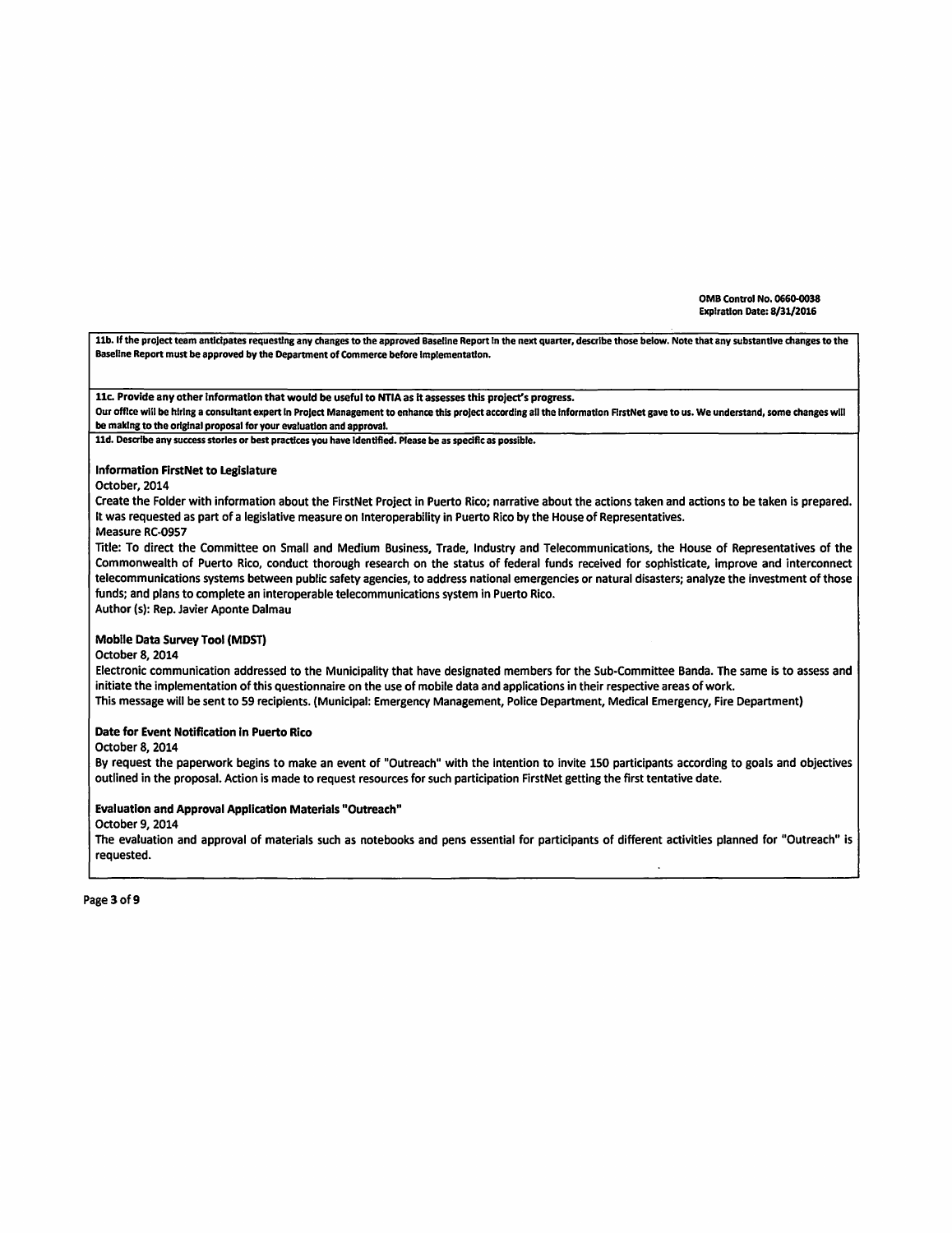٦

| <b>Budget Amendment (Draft)</b><br>October 9, 2014 / Re-Posted: October 16, 2014                                                                                      |
|-----------------------------------------------------------------------------------------------------------------------------------------------------------------------|
| Amendments draft to the budget as well as suggestions are made to cover and meet the 20% Match of the proposal by way of In-Kinds. We will be<br>sending in February. |
| Citation for Interoperability Committee Meeting and Broadband Sub Committee (Draft)<br>October 9, 2014                                                                |
| Answering on the Approval of Materials "Outreach"<br>October 9, 2014                                                                                                  |
| Gestation on evaluation of proposals or quotes possible venues for next event.<br>October 9, 2014                                                                     |
| <b>Puerto Rico FirstNet website</b>                                                                                                                                   |
| October 10, 2014                                                                                                                                                      |
| Communication and coordination with Ruth Silva technology area on the assessment of the "Draft" of the website on the project is done.                                |
| The State Planning Consultation is received and evaluate for suggestions.                                                                                             |
| October 10, 2014                                                                                                                                                      |
| State of Oregon which has been shared and is classified as an excellent reference for the project.                                                                    |
| <b>Communication is received calls Calendar 2015</b>                                                                                                                  |
| October 14, 2014                                                                                                                                                      |
| 2015 Proposal: FirstNet Monthly Updates for SPOCs & SWICS                                                                                                             |
| Committee Meeting Emergency Communications Interoperability of Puerto Rico and Broadband Sub Committee as established in Executive<br>Order (EO-2011-001).            |
| October 14, 2014                                                                                                                                                      |
| Topics to be discussed:                                                                                                                                               |
| • Submission of Plans and Interoperability Guide update                                                                                                               |
| . Events and Activities "Outreach" of FirstNet                                                                                                                        |
| • Appointments to the Sub Committee on Public Safety Broadband                                                                                                        |

• Among other issues

 $\hat{\mathcal{L}}_k$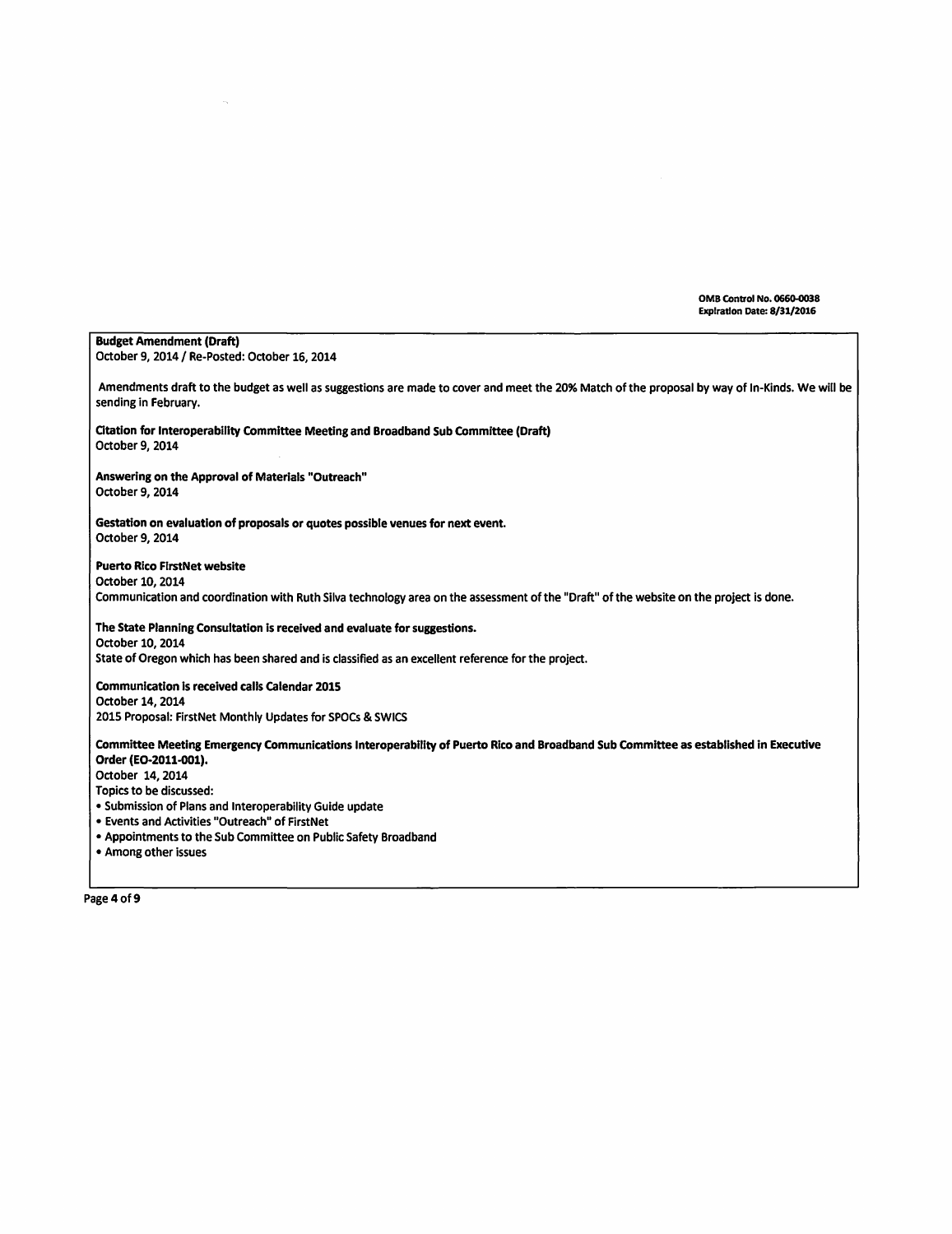lnteroperability and FirstNet In Puerto Rico Presentation Meeting October 21, 2014 This meeting for the purpose of presentation for the FirstNet and lnteroperability in Puerto Rico. By: Felix Garcia - SWIC Participants: 5 Meeting with the Investigative CyberCrime Unit of the Department of Justice October 23,2014 This meeting for the purpose of reporting on the Broadband Network for Public Safety and turn as the Unit may help in the short or long term Cybersecurity within planning was held the project. Participants: 2 Puerto Rico Broadband Mapping Data Request October 27, 2014 The broadband data Requested the above dealer inventory broadband data Deemed non-confidential by the Notice of Funds Availability (NOFA) of the State Broadband Initiative (SBI) Grant Program. The dataset includes layers Outlined in the Technical Appendix of the NOFA,: such as broadband service availability by census block census blocks For Those With An area of No Greater than two square miles, broadband service availability by road segment in census blocks Those larger in area than two square miles, and the footprint of wireless service providers (including fixed wireless, mobile wireless, and satellite). The data Being made available-through your request is packaged as a zip file and delivered as a secure link for download-through the link below. The format of the data Within the zip file is an ESRI geodatabase. Mobile Data Survey Tool (MDST) October 27, 2014 68 emails in our listings contact where they are given information on Mobile Data Survey Tool (MOST) Electronic communication are issued. These data are directly related to the response to our First Responders Emergency situations and everyday use directly related tools, applications and technological resources that you have or wish to have emergency response. lnteroperabllity and FirstNet in Puerto Rico Presentation Meeting October 21, 2014 This meeting for the purpose of presentation for the FirstNet and Interoperability in Puerto Rico. By: Felix Garcia - SWIC Participants: 8

Page 5 of 9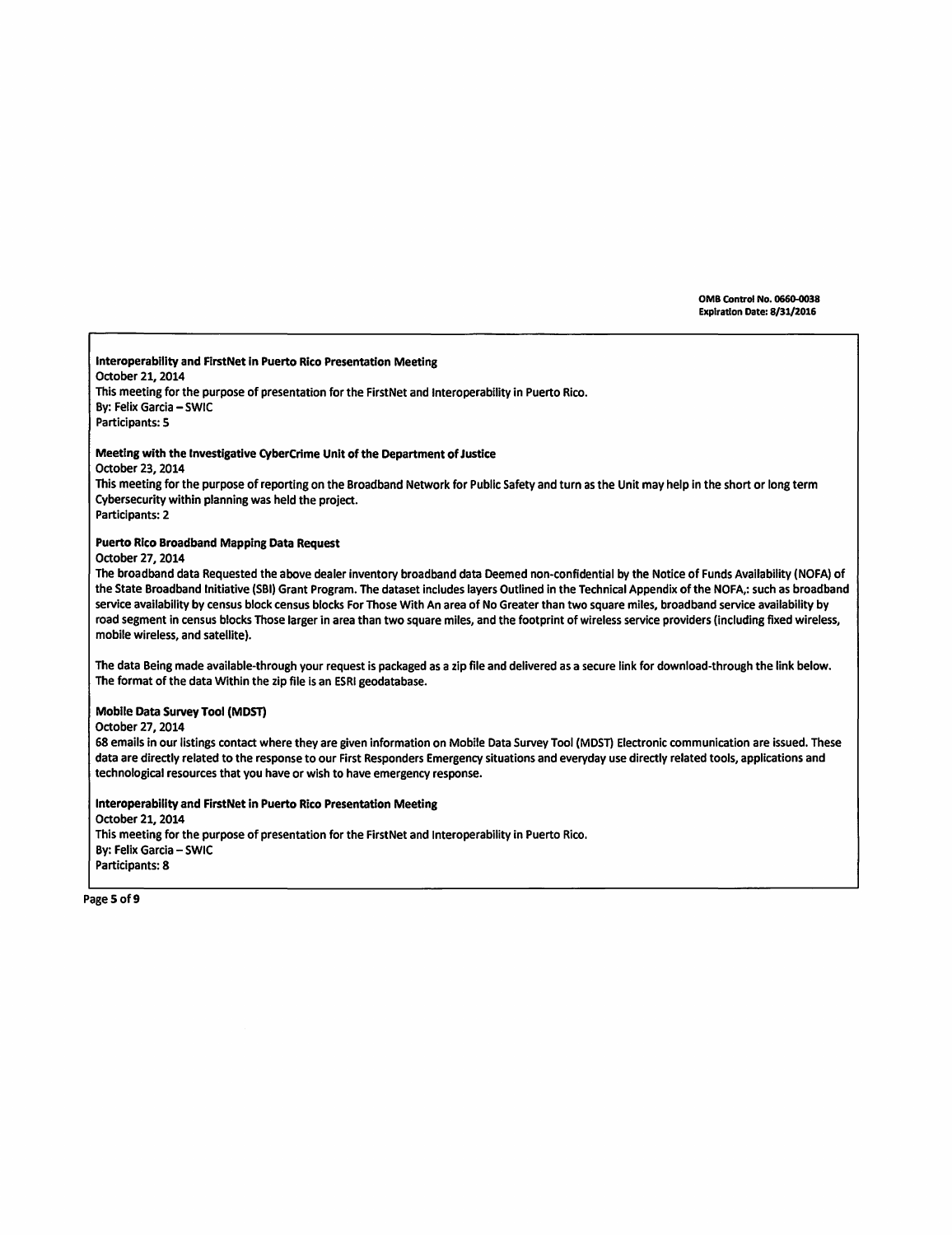SAA and Executive Director Meeting October 31, 2014 Update on the project goals achieved when objectives, new projections and upcoming activities and New Budget "Draft" lnteroperability Committee Meeting and Broadband Sub Committee. November 3, 2014 Meeting was held in the Committee and Sub Committee where issues were discussed between the Approval of Minutes of Previous Meeting, Upcoming Events and Activities "Outreach" Submission of Plans and Guidelines for evaluation and approval such as: • Statewide Communication lnteroperability Plan (SCIP) • Incident Command System (ISC) Communication Unit Strategic Plan Program • Computer Aided Dispatch (CAD) SOP • Standard Operating Procedure (SOP) • Tactical Communications lnteroperability Plan Participants: 22 Agencies and Municipalities: 15 Initial Consultation Event and "Kick-Off Event" November 12, 2014 Meeting and event Preparation for Initial Consultation Event and "Kick-Off Event" Initial Consultation Event and "Kick-Off Event" November 13, 2014 With a turnout of 129 people present the Initial Consultation Event and "Kick-Off Event" was held. This event which allowed the Representatives and First Responders Agencies State and Municipal Government and Voluntary Groups and others get first-hand details about the implementation and general knowledge of the project to develop Broadband Network for Public Safety.

In this activity could present all kinds of questions and suggestions to the deponents (Staff FirstNet) which clarifies and provides a perspective on benefices well as existing tools will be integrated into the future development of a Unique Broadband Network for members the bodies of Public Safety.

Participants: 129

Page 6 of 9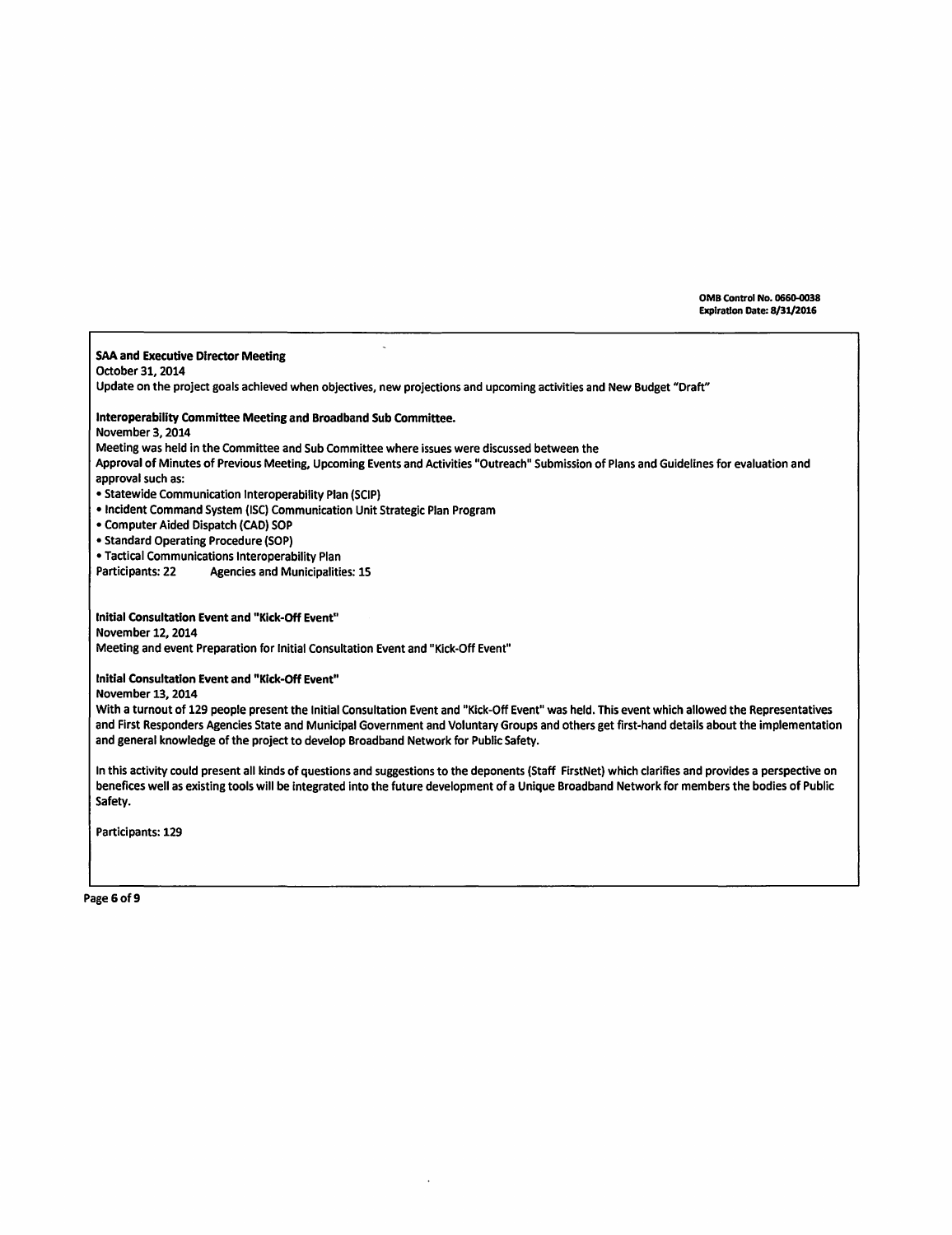## Drawdown December 2014 December 29, 2014 Send the attached and evidence of payment request for December 2014 By: Netnia Carrasquillo Financial Report December 30, 2014 Verification expense report and financial aspects of project funds SLIGP. By: Netnia Carrasquillo 12. Personnel 12a. If the project is not fully staffed, describe how any lack of staffing may impact the project's time line and when the project will be fully staffed. We hope to get new resources according to Second Phase. 12b. Staffing Table Job Title FTE % Project(s) Assigned Change Project Manager Implementation of the plan and assure that project milestones are achieved  $\mathbf{1}$ **Financial Coordinator**  $\overline{5}$ Produce reporting of financial report and transactions including audit systems **SWIC** .50 Implementation a statewide vision for interoperability Add Row Remove Row 13. Subcontracts (Vendors and/or Subrecipients) 13a. Subcontracts Table - Include all subcontractors. The totals from this table must equal the "Subcontracts Total" in Question 14f. Name Subcontract Purpose Type RFP/RFQ Contract Start End Total Federal Total Matching Project and %Assigned<br>(Vendor/Subrec.) Issued Executed Date Date Funds Allocated Funds Allocated (Vendor/Subrec.) Issued Execute<br>  $(Y/N)$  Execute Planning/ Project TBD Management/ **Vendor N** N N TBD TBD TBD TBD TBD<br>Engineering Organization TBD Legal assistance with **Vendor** N N N TBD TBD TBD TBD TBD TBD

Page 7 of 9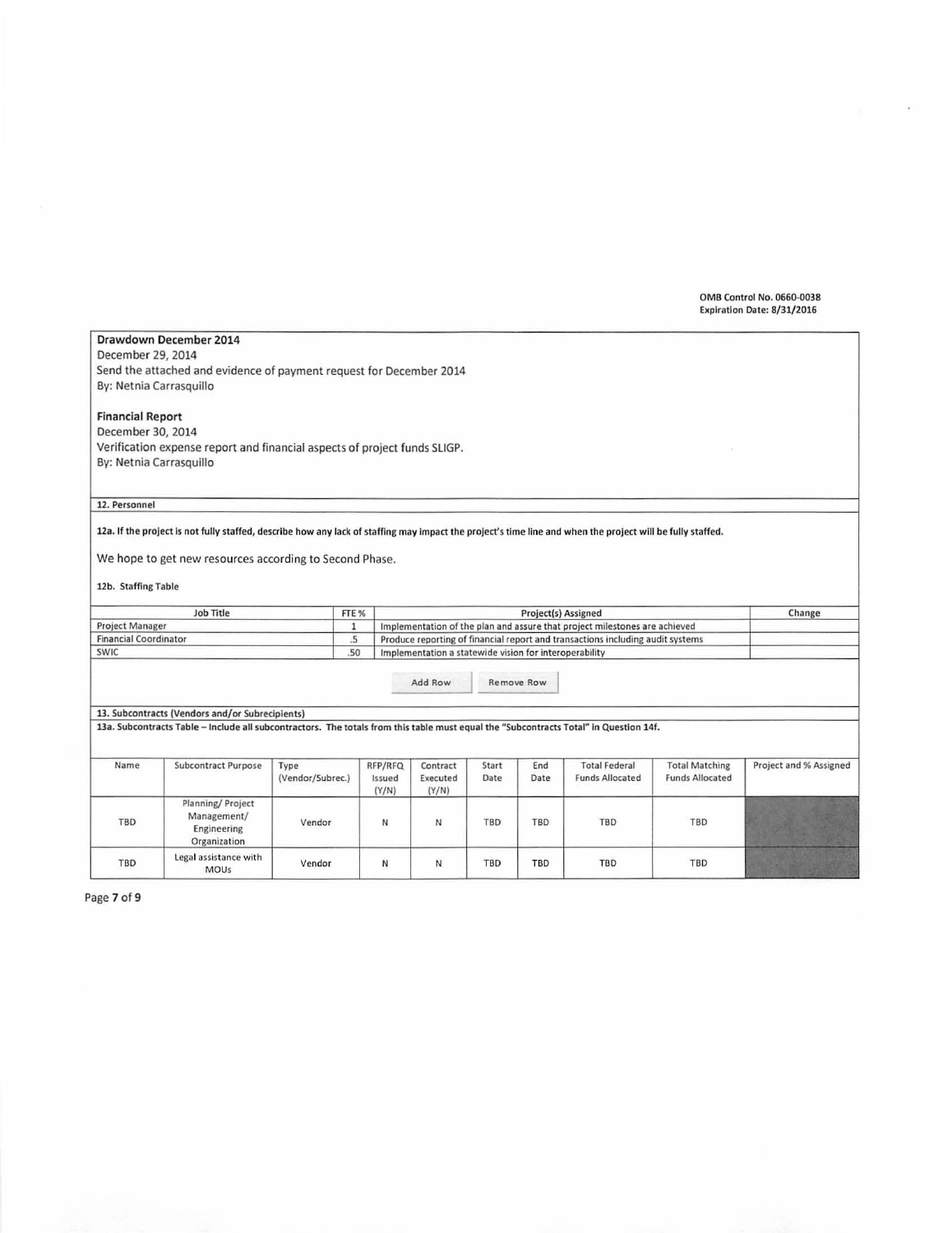| TBD                                                                    | Phase II Support                                                |                      | Vendor<br>N                                                                                                   | N                   | TBD                                               | TBD               | TBD                            | TBD |                                                                                                                                                                                      |
|------------------------------------------------------------------------|-----------------------------------------------------------------|----------------------|---------------------------------------------------------------------------------------------------------------|---------------------|---------------------------------------------------|-------------------|--------------------------------|-----|--------------------------------------------------------------------------------------------------------------------------------------------------------------------------------------|
| TBD                                                                    | Planning/ Project<br>Management/<br>Engineering<br>Organization |                      | N<br>Vendor                                                                                                   | N                   | TBD                                               | <b>TBD</b>        | TBD                            | TBD |                                                                                                                                                                                      |
| Add Row                                                                |                                                                 |                      |                                                                                                               |                     |                                                   | <b>Remove Row</b> |                                |     |                                                                                                                                                                                      |
|                                                                        |                                                                 |                      | 13b. Describe any challenges encountered with vendors and/or subrecipients.                                   |                     |                                                   |                   |                                |     |                                                                                                                                                                                      |
|                                                                        |                                                                 |                      |                                                                                                               |                     |                                                   |                   |                                |     |                                                                                                                                                                                      |
| 14. Budget Worksheet                                                   |                                                                 |                      |                                                                                                               |                     |                                                   |                   |                                |     |                                                                                                                                                                                      |
|                                                                        |                                                                 |                      | Columns 2, 3 and 4 must match your current project budget for the entire award, which is the SF-424A on file. |                     |                                                   |                   |                                |     |                                                                                                                                                                                      |
|                                                                        |                                                                 |                      | Only list matching funds that the Department of Commerce has already approved.                                |                     |                                                   |                   |                                |     |                                                                                                                                                                                      |
|                                                                        |                                                                 |                      |                                                                                                               |                     |                                                   |                   |                                |     |                                                                                                                                                                                      |
| Project Budget Element (1)                                             |                                                                 | <b>Federal Funds</b> | <b>Approved Matching</b>                                                                                      | <b>Total Budget</b> | <b>Federal Funds</b>                              |                   | <b>Approved Matching Funds</b> |     | <b>Total Funds Expended (7)</b>                                                                                                                                                      |
|                                                                        |                                                                 | Awarded (2)          | Funds (3)                                                                                                     | (4)                 | Expended (5)                                      | Expended (6)      |                                |     |                                                                                                                                                                                      |
| a. Personnel Salaries                                                  |                                                                 | 201,600.00           | 117,600.00                                                                                                    | 319,200.00          |                                                   | 43,912.00         | 0.00                           |     | 43,912.00                                                                                                                                                                            |
| b. Personnel Fringe Benefits                                           |                                                                 | 50,400.00            | 29,400.00                                                                                                     | 79,800.00           |                                                   | 6,169.00          | 0.00                           |     | 6,169.00                                                                                                                                                                             |
| c. Travel                                                              |                                                                 | 93,600.00            | 0.00                                                                                                          | 93,600.00           |                                                   | 36,702.00         | 0.00                           |     | 36,702.00                                                                                                                                                                            |
| d. Equipment                                                           |                                                                 | 0.00                 | 0.00                                                                                                          | 0.00                |                                                   | 0.00              | 0.00                           |     | 0.00                                                                                                                                                                                 |
| e. Materials/Supplies                                                  |                                                                 | 16,624.00            | 0.00                                                                                                          | 16,624.00           |                                                   | 4,229.00          | 0.00                           |     | 4,229.00                                                                                                                                                                             |
| f. Subcontracts Total                                                  |                                                                 | 1,015,800.00         | 211,160.00                                                                                                    | 1,226,960.00        |                                                   | 10,200.00         | 0.00                           |     | 10,200.00                                                                                                                                                                            |
| g. Other                                                               |                                                                 | 54,600.00            | 0.00                                                                                                          | 54,600.00           |                                                   | 9,187.00          | 0.00                           |     | 9,187.00                                                                                                                                                                             |
| h. Total Costs                                                         |                                                                 | 1,432,624.00         | 358,160.00                                                                                                    | 1,790,784.00        |                                                   | 110,399.00        | 0.00                           |     | 110,399.00                                                                                                                                                                           |
| i. % of Total                                                          |                                                                 | 80%                  | 20%                                                                                                           | 100%                | 100%                                              |                   | 0%                             |     | 100%                                                                                                                                                                                 |
| documents.                                                             |                                                                 |                      |                                                                                                               |                     |                                                   |                   |                                |     | 15. Certification: I certify to the best of my knowledge and belief that this report is correct and complete for performance of activities for the purpose(s) set forth in the award |
| 16a. Typed or printed name and title of Authorized Certifying Official |                                                                 |                      |                                                                                                               |                     | 16c. Telephone (area code, number, and extension) |                   |                                |     |                                                                                                                                                                                      |
| Sally Garrafa                                                          |                                                                 |                      |                                                                                                               |                     | 787.763.3424                                      |                   |                                |     |                                                                                                                                                                                      |
|                                                                        |                                                                 |                      |                                                                                                               |                     | 16d. Email Address                                |                   |                                |     |                                                                                                                                                                                      |
|                                                                        |                                                                 |                      |                                                                                                               |                     | sgarrafa@oasp.pr.gov                              |                   |                                |     |                                                                                                                                                                                      |

Page 8 of 9